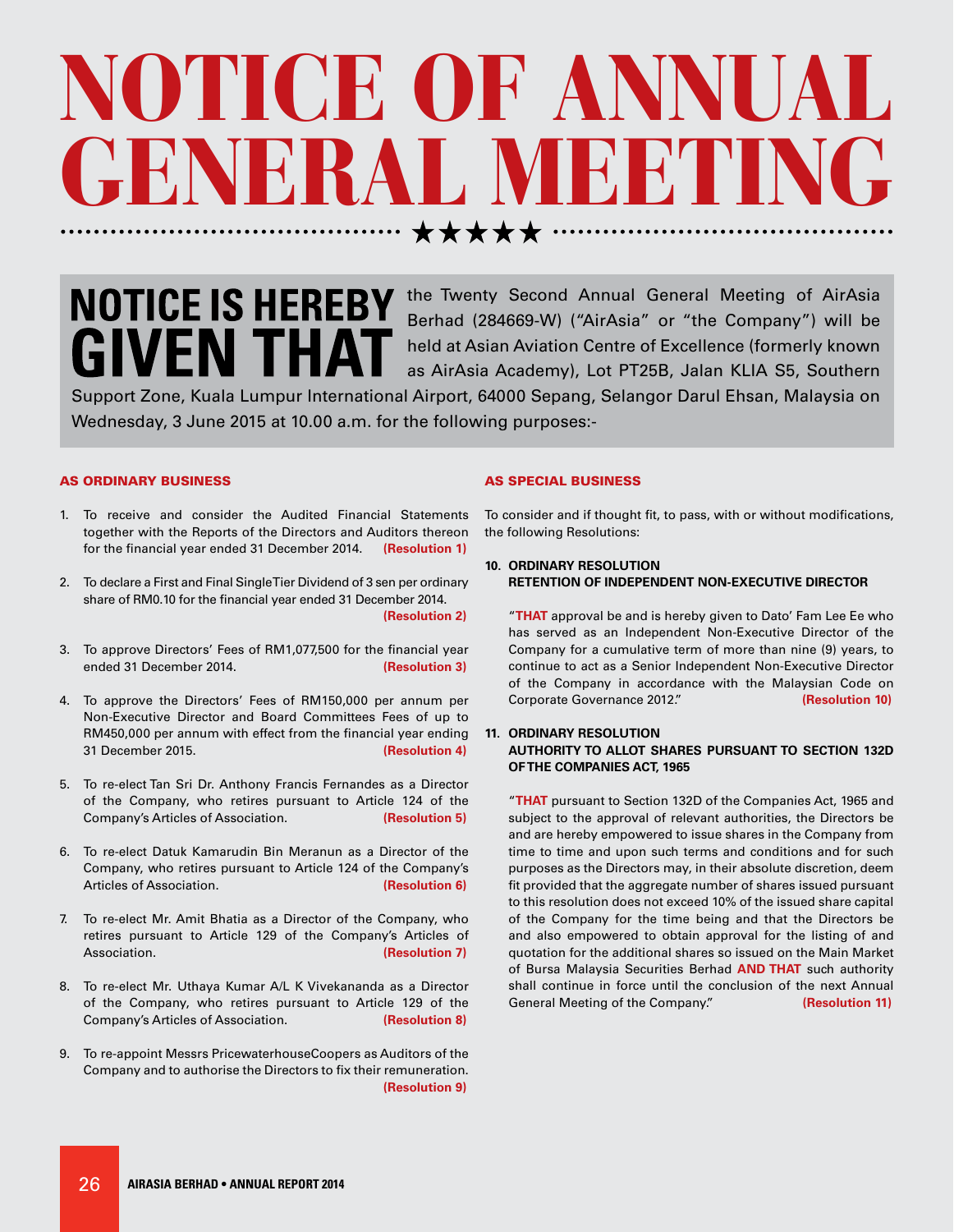#### **12. ORDINARY RESOLUTION**

**PROPOSED RENEWAL OF EXISTING SHAREHOLDERS' MANDATE AND NEW SHAREHOLDERS' MANDATE FOR RECURRENT RELATED PARTY TRANSACTIONS OF A REVENUE OR TRADING NATURE ("PROPOSED MANDATE")**

"**THAT** approval be and is hereby given for the renewal of the existing shareholders' mandate and new shareholders' mandate for the Company to enter into recurrent related party transactions of a revenue or trading nature with the related parties **("Recurrent Related Party Transactions")** as set out in Section 2.3 of the Circular to Shareholders dated 12 May 2015 **("Circular")**, subject further to the following:

- (i) the Recurrent Related Party Transactions are entered into in the ordinary course of business which are necessary for the day-to-day operations and are on terms which are not more favourable to the related parties than those generally available to the public, and the Recurrent Related Party Transactions are undertaken on arm's length basis and on normal commercial terms which are not to the detriment of the minority shareholders of the Company;
- (ii) the disclosure is made in the annual report of the breakdown of the aggregated value of the Recurrent Related Party Transactions conducted pursuant to the shareholders' mandate during the financial year, among others, based on the following information:
	- (a) the type of Recurrent Related Party Transactions made; and
	- (b) the names of the related parties involved in each type of the Recurrent Related Party Transaction made and their relationship with the Company;
- (iii) the shareholders' mandate is subject to annual renewal and this shareholders' mandate shall only continue to be in full force until:
	- (a) the conclusion of the next Annual General Meeting **("AGM")** of the Company following the AGM at which this shareholders' mandate is approved, at which time it will lapse, unless by a resolution passed at the next AGM, such authority is renewed;
	- (b) the expiration of the period within which the next AGM after the date is required to be held pursuant to Section 143(1) of the Companies Act, 1965 **("Act")** (but shall not extend to such extension as may be allowed pursuant to Section 143(2) of the Act); or
	- (c) revoked or varied by resolution passed by the shareholders of the Company in a general meeting,

whichever is the earliest.

**THAT** the Directors of the Company and/or any one of them be and are hereby authorised to complete and do all such acts and things as they consider necessary or expedient in the best interest of the Company, including executing all such documents as may be required or necessary and with full powers to assent to any modifications, variations and/or amendments as the Directors of the Company in their discretion deem fit and expedient to give effect to the Recurrent Related Party Transactions contemplated and/or authorised by this Ordinary Resolution.

**AND THAT** as the estimates given for the Recurrent Related Party Transactions specified in Section 2.3 of the Circular being provisional in nature, the Directors of the Company and/or any one of them be and are hereby authorised to agree to the actual amount or amounts thereof provided always that such amount or amounts comply with the procedures set out in Section 2.6 of the Circular." **(Resolution 12)**

#### **OTHER ORDINARY BUSINESS**

13. To transact any other business of which due notice shall have been given.

#### **NOTICE OF DIVIDEND PAYMENT AND DIVIDEND ENTITLEMENT DATE**

**NOTICE IS ALSO HEREBY GIVEN THAT**, subject to the approval of the shareholders at the Twenty Second Annual General Meeting of the Company to be held on Wednesday, 3 June 2015 at 10.00 a.m., a First and Final Single Tier Dividend of 3 sen per ordinary share of RM0.10 for the financial year ended 31 December 2014 will be paid on 2 July 2015 to depositors whose names appear in the Record of Depositors on Wednesday, 3 June 2015. A depositor shall qualify for entitlement to the dividend only in respect of:-

- (a) shares transferred into the Depositor's Securities Account before 4.00 p.m. on Wednesday, 3 June 2015, in respect of ordinary transfers; and
- (b) shares bought on Bursa Malaysia Securities Berhad on a cum entitlement basis according to the Rules of Bursa Malaysia Securities Berhad.

By Order of the Board

## **JASMINDAR KAUR A/P SARBAN SINGH**

(MAICSA 7002687) Company Secretary Selangor Darul Ehsan 12 May 2015